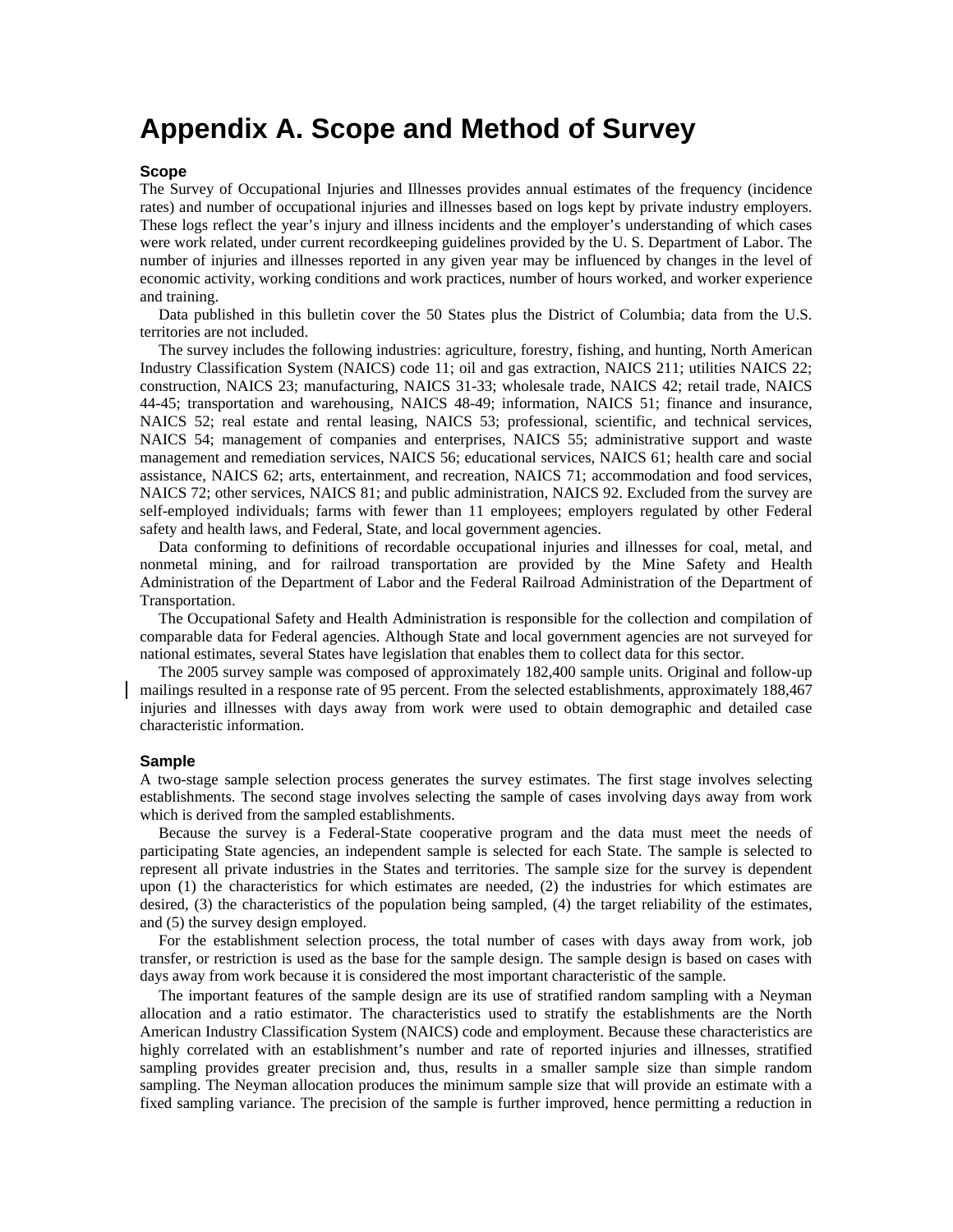sample size, by using the ratio estimator, which in turn uses employment data that are correlated with the characteristics that are to be measured.

The sample of cases involving days away from work is derived from the sampled establishments. For each sample unit, a predicted number of cases involving days away from work is calculated based on the establishment's industry and employment size. If the predicted number of cases is greater than 30, the establishment is requested to provide detailed demographic and case characteristics, and the number of days away from work for cases occurring at specified time intervals (for example, certain days of the month, only certain months). For establishments with a predicted caseload less than or equal to 30, the employer is requested to provide information for all cases involving days away from work occurring in the survey year. Either way, employers are permitted to attach supplementary forms that answer questions about individual days-away-from-work cases.

## **Estimating procedures**

*Sample unit weighting*. By means of a weighting procedure, sample units represent all units in their size class for a particular industry. The weight is determined by the inverse of the sampling ratio for the industry/employment-size class from which the unit was selected. Because a small proportion of survey forms are not returned, weights of responding employers in a sampling cell are adjusted to account for the nonrespondents. The respondents are then shifted into the estimating cell determined by the employment reported. Data for each unit are multiplied by the appropriate weight and nonresponse adjustment factor. The products are then aggregated to obtain a total for the estimating cell.

*Industry benchmarking*. Because the universe file that provides the sampling frame is not current to the reference year of the survey, it is necessary to adjust the data to reflect current employment levels. In the survey, all estimates of totals are adjusted by the benchmark factor at the industry level.

*Weighting cases involving days away from work*. Each case involving days away from work is weighted by the sample unit weight with which it is associated. In addition, each case is weighted to adjust for case subsampling and case nonresponse for those establishments that did not provide information on all cases with days away from work that occurred in their establishment in the survey year.

### **Federal-State cooperation**

To eliminate duplicate reporting by respondents and to ensure maximum comparability of estimates, survey respondents complete one reporting form, which is then used for national and State estimates.

#### **Industrial classification**

Reporting units are classified into industries by their principal product or activity based on the 2002 edition of the North American Industry Classification System (NAICS). The data are tabulated according to this NAICS scheme.

#### **Reliability of estimates**

The survey estimates of occupational injuries and illnesses are based on a scientifically selected probability sample, rather than a census of the entire population. These sample-based estimates may differ from the results obtained from a census of the population. The sample used was one of many possible samples, each of which could have produced different estimates. The variation in the sample estimates across all possible samples that could have been drawn is measured by the relative standard error. The relative standard error is used to calculate a "confidence interval" around a sample estimate.

The 95-percent confidence interval is the interval centered at the sample estimate and includes all values within two times the estimate's standard error. If several different samples were selected to estimate the population value (for example, injury and illness incidence rates), the 95-percent confidence interval would include the true population value approximately 95 percent of the time.

For example, the total injury and illness case incidence rate of 6.3 for construction (NAICS 23) in 2005 (table 1) had an estimated relative standard error of 2 percent. Hence, we are 95-percent confident that the interval between 6.0 and 6.6 (or  $6.3 \pm (2 \times 6.3 \times 0.02)$ ) includes the true rate for total cases for construction.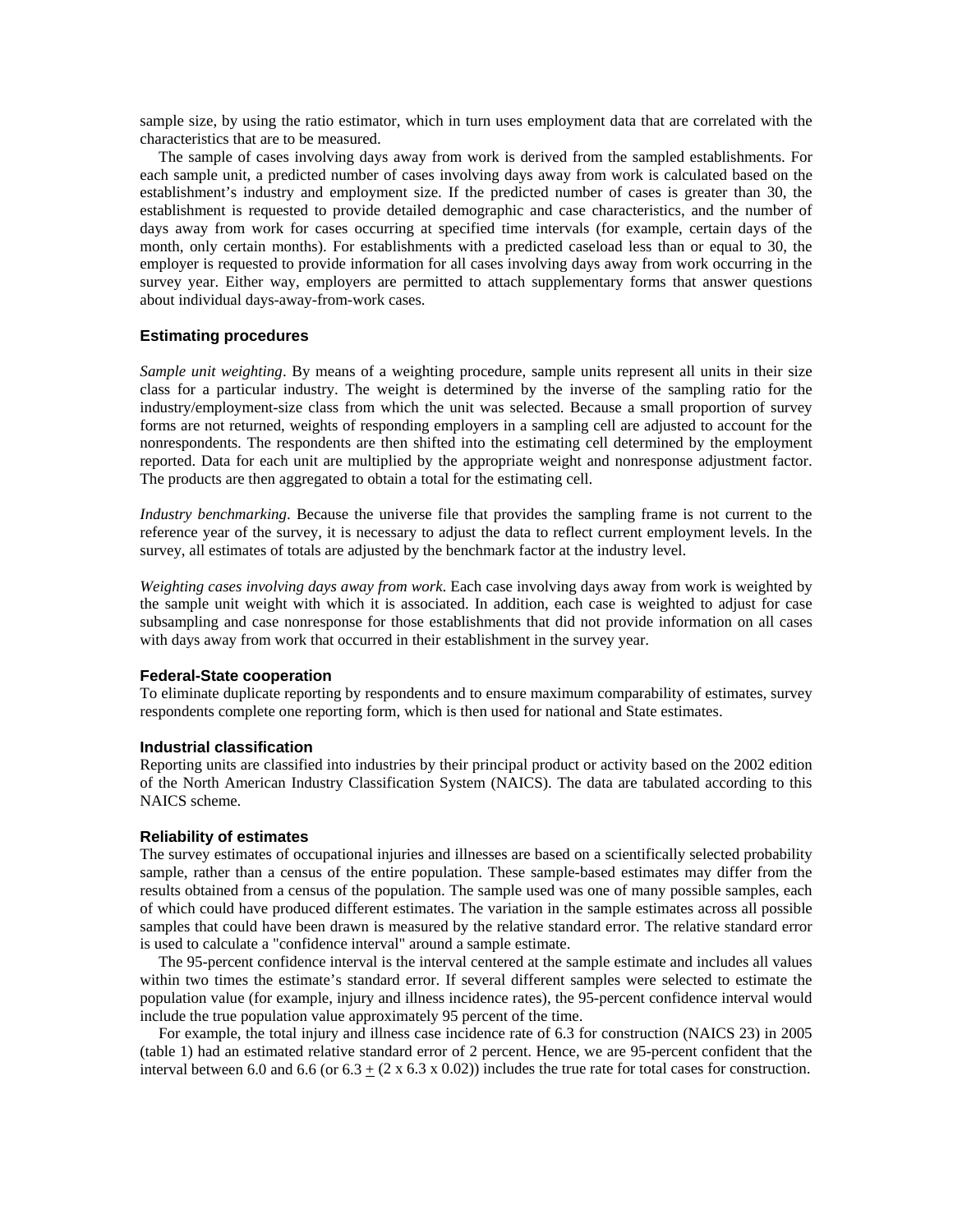The relative standard errors for the rate of injuries and illnesses are given in table A-1, and for the number of injuries and illnesses in table A-2. Tables A-3 and A-4 provide the same information for new cases of occupational illnesses.

 Because it would be too costly to calculate exact standard errors for all case and demographic estimates, models are used to approximate the standard errors on these estimates. These approximate values indicate the general magnitude of an estimate's standard error rather than its precise value. Detailed instructions for using each model are presented below.

# **Notation**

The following is the notation used in the relative standard error model approximations.

 $\ddot{C}_{\rm i}$ = total number of cases with days away from work (DAFW) in the industry of interest.

 $\hat{R}_{i}$  = incidence rate on the number of cases with DAFW in the industry of interest.

factor used for the industry of interest. These values, for all published industries, are listed in  $F_i$  = table A-5.

 $\hat{R}_{\rm i_{\rm c}}$ incidence rate on the number of cases with DAFW in the industry of interest for a specified characteristic.

 $\hat{X}^{}_{\mathrm{i_{c}}}$ total number of estimated cases involving DAFW in the industry of interest for a specified characteristic.

 $\hat{p}_{i_c}$  = proportion of estimated cases with DAFW in the industry of interest for a specified characteristic.

 $\hat{p}_{\text{ixd}}$  = proportion of estimated cases involving DAFW that resulted in a specified classification of days given that the case was in the industry of interest (row percentage).

 $\hat{p}_{i_{\rm cd}}$  = proportion of estimated cases with DAFW in an industry for a specified characteristic that resulted in a specified classification of DAFW.

 $\hat{p}_{i_{\text{cxd}}}$  = proportion of estimated cases involving DAFW in an industry that resulted in a specified classification of DAFW given that the case with DAFW had a specified characteristic (row percentage).

 %RSE = percent relative standard error. RSE = relative standard error =  $\frac{\%RSE}{100}$ .

*Totals*. This procedure shows the process for approximating the percent relative standard error (%RSE) on all estimates of totals.

The %RSE( $\hat{X}_{i_c}$ ) can be computed with the following formula:

1) RSE(
$$
\hat{C}_i
$$
) (from table A-2 or A-4)  
2)  $\hat{p}_{i_c}$  (from table A-5)

$$
3) Fi \t(from table A-5)
$$

$$
\%RSE(\hat{X}_{i_{\text{C}}}) = 100 \times \sqrt{\left(RSE(\hat{C}_{i})\right)^{2} + \left[\left(\frac{\left(1-\hat{p}_{i_{\text{C}}}\right)}{\hat{p}_{i_{\text{C}}}} \times F_{i}\right) \times \left(1+\left(RSE(\hat{C}_{i})\right)^{2}\right)\right]}
$$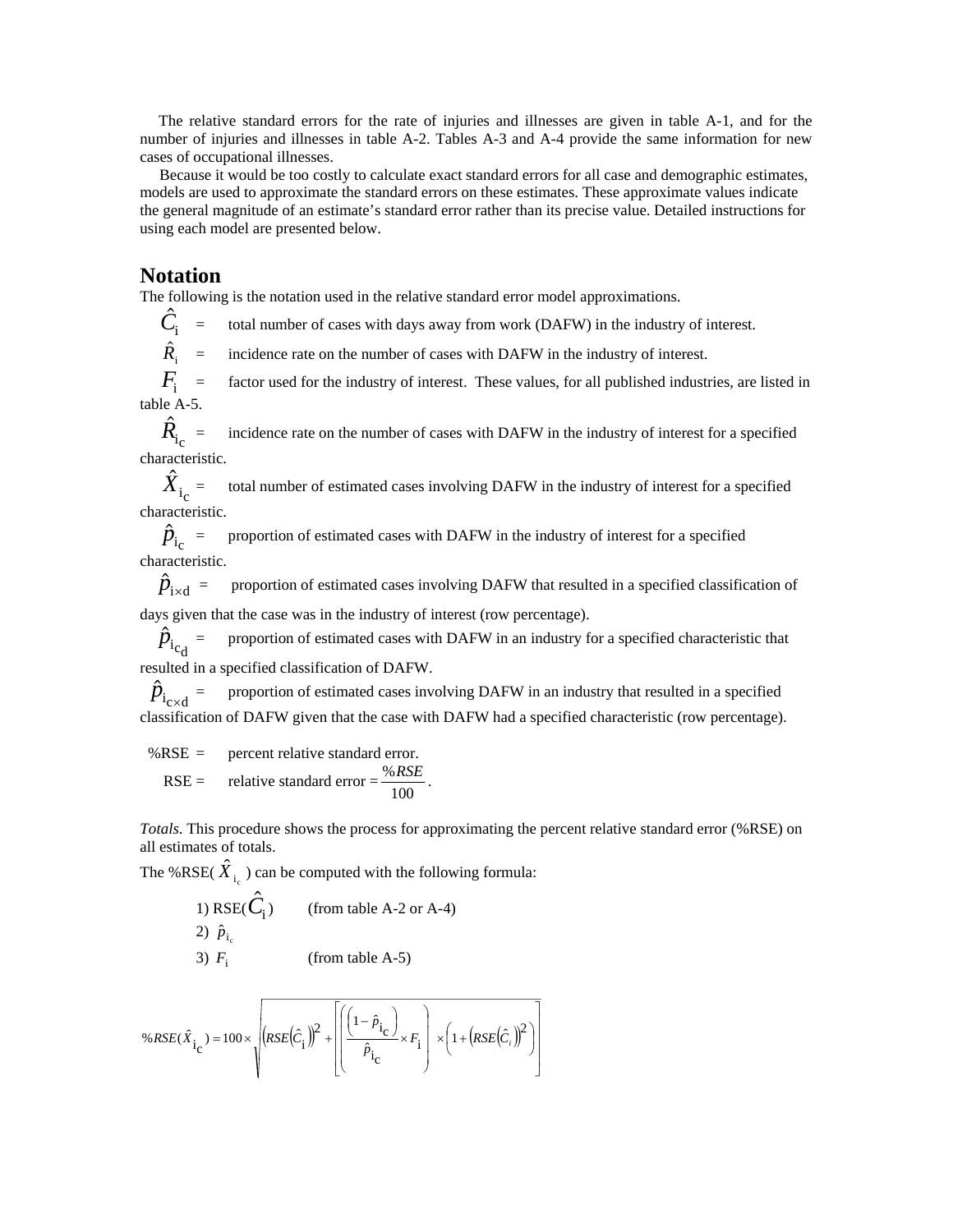### *Example 1:*

The %RSE on the estimated total number of DAFW cases that occurred in private industry to persons aged 55 to 64 ( $i =$  private and  $c = 55-64$  years old) can be computed with the following:

$$
RSE(\hat{C}_{\hat{i}}) = \frac{\%RSE(\hat{C}_{\hat{i}})}{100} = \frac{1}{100} = 0.01
$$
 (from table A - 2)  

$$
\hat{P}_{\hat{i}_C} = \frac{\hat{X}_{\hat{i}_C}}{\hat{C}_{\hat{i}}} = \frac{135,290}{1,234,680} = 0.110
$$

 $(from table A - 5)$  $F_{\rm i} =$ 

Now substitute back into the equation:

$$
\%RSE(\hat{X}_{i_c}) = 100 \times \sqrt{(0.01)^2 + \left[ \left( \frac{(1 - 0.110)}{0.110} \times 0.000004496 \right) \times \left( 1 + (0.01)^2 \right) \right]}
$$

$$
\%RSE(\hat{X}_{i_c}) = 1.2\%
$$

*Rates*. This procedure shows the process for approximating the percent relative standard error on all estimates of incidence rates.

The %RSE( $\hat{R}_{i_c}$ ) can be computed with the following:

1) RSE(
$$
\hat{R}_i
$$
) (from table A-1 or A-3)  
\n2)  $\hat{p}_{i_c}$   
\n3)  $F_i$  (from table A-5)  
\n% $RSE(\hat{R}_i) = 100 \times \sqrt{(RSE(\hat{R}_i))^2 + \left[\left(\frac{(1-\hat{p}_{i_C})}{\hat{p}_{i_C}} \times F_i\right) \times \left(1 + (RSE(\hat{R}_i))^2\right)\right]}$ 

*Example 2:*

The %RSE on the estimated incidence rate on DAFW cases in the construction industry whose source was chemicals and chemical products ( $i =$  construction and  $c =$  chemicals and chemical products) also can be computed as follows: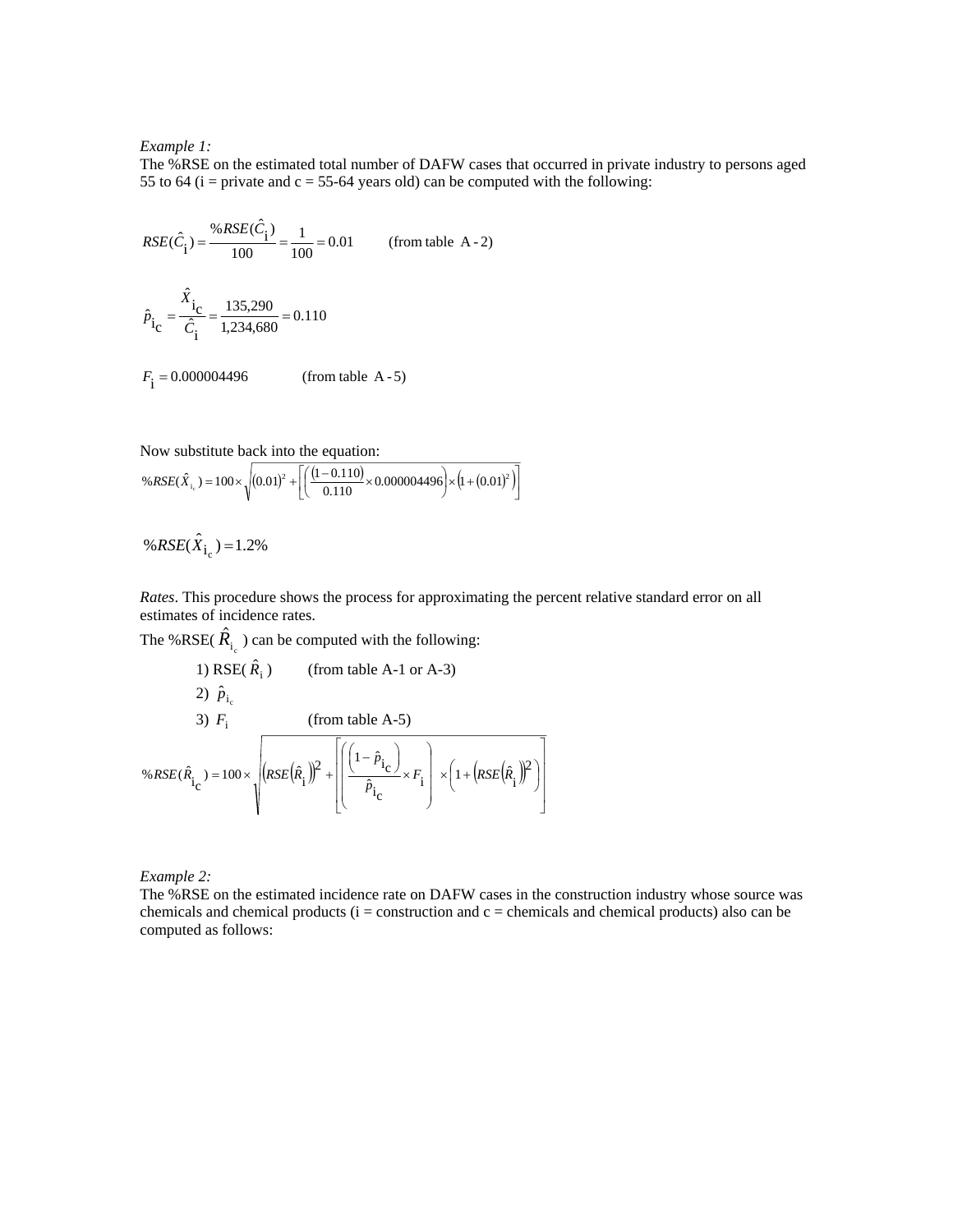$$
RSE(\hat{R}_{i}) = \frac{\%RSE(\hat{R}_{i})}{100} = \frac{2}{100} = 0.02
$$
 (from table A-1)  

$$
\hat{P}_{i_C} = \frac{\hat{X}_{i_C}}{\hat{C}_{i}} = \frac{1,620}{157,070} = 0.010
$$

$$
F_{i} = 0.000051648
$$
 (from table A-5)

Now substitute back into the equation:

$$
\%RSE(\hat{R}_{i_c}) = 100 \times \sqrt{(0.02)^2 + \left[ \left( \frac{(1 - 0.010)}{0.010} \times 0.000051648 \right) \times (1 + (0.02)^2) \right]}
$$
  
\n
$$
\%RSE(\hat{R}_{i_c}) = 7.4\%
$$

*Distribution of DAFW cases by days lost for private industry*. This procedure shows the method for approximating the %RSE on an estimate of distribution of DAFW cases by days lost for private industry (from tables 24-29). It also can be used to compute the percent relative standard error on an estimate of distribution of DAFW cases in private industry for a specified characteristic.

The %RSE( $\hat{p}_{i_{\text{exd}}}$ ) can be computed with the following formula:

1) 
$$
\hat{p}_{i_{c_d}}
$$
  
\n2)  $\hat{p}_{i_c}$   
\n3)  $F_i$  (from table A-5)  
\n% $RSE(\hat{p}_{i_{cxd}}) = 100 \times \sqrt{F_i} \times \sqrt{\frac{(1 - \hat{p}_{i_{c_d}})}{\hat{p}_{i_{c_d}}} + \frac{(1 - \hat{p}_{i_c})}{\hat{p}_{i_c}}}$ 

*Example 3:*

The %RSE on the proportion of DAFW cases in private industry that occurred to males which resulted in three to five DAFW (i= private,  $c$  = males, and  $d = 3-5$  days) can be found as follows:

$$
\hat{p}_{i_{eq}} = \frac{(\hat{p}_{i_{end}}) \times \hat{X}_{i_c}}{\hat{C}_i} = \frac{(0.190 \times 814,250)}{1,234,680} = 0.125
$$
\n
$$
\hat{p}_{i_c} = \frac{\hat{X}_{i_c}}{\hat{C}_i} = \frac{814,250}{1,234,680} = 0.659
$$
\n
$$
F_i = 0.000004496 \qquad \qquad \text{(from table A - 5)}
$$

Now substitute into the equation: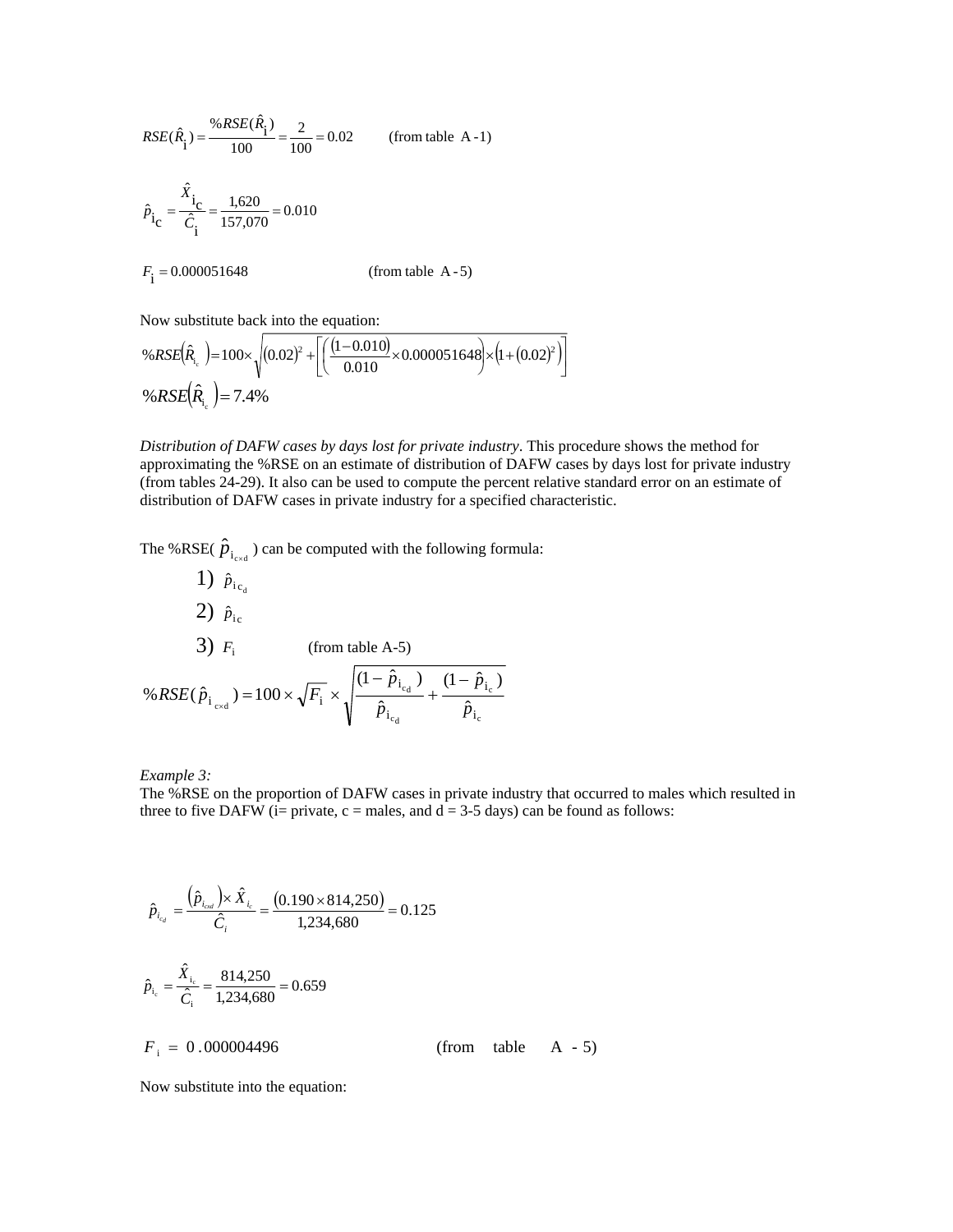%
$$
\%RSE(\hat{p}_{i_{\text{red}}}) = 100 \times \sqrt{0.000004496} \times \sqrt{\frac{(1 - 0.125)}{0.125} + \frac{(1 - 0.659)}{0.659}}
$$
  
\%
$$
\%RSE(\hat{p}_{i_{\text{red}}}) = 0.6\%
$$

*Example 4:*

The %RSE on the proportion of DAFW cases that occurred in the construction industry which resulted in 3 to 5 DAFW ( $i =$  construction and  $d = 3-5$  days) can be computed as follows:

$$
\hat{p}_{i \times d} = 0.189
$$
  
F<sub>i</sub> = 0.000051648 (from table A-5)

Now substitute those values into the equation:

%
$$
RSE(\hat{p}_{xd}) = 100 \times \sqrt{0.000051648} \times \sqrt{\frac{(1 - 0.189)}{0.189}}
$$
  
% $RSE(\hat{p}_{ixd}) = 1.5\%$ 

*Example 5:* 

The %RSE on the proportion of DAFW cases that occurred in the construction industry which resulted from falls to a lower level ( $i =$  construction and  $d =$  falls to lower level) can be computed with the following formula:

 $\hat{p}_{i \times d} = 0.138$ 

 $F_i = 0.000051648$  *(from table A-5)* 

Now substitute those values into the equation:

$$
\%RSE(\hat{p}_{i \times d}) = 100 \times \sqrt{0.000051648} \times \sqrt{\frac{(1 - 0.138)}{0.138}}
$$

% *RSE*  $(\hat{p}_{i \times d}) = 1.8\%$ 

#### **Nonsampling error**

Although not measured, nonsampling errors will always occur when statistics are gathered. The inability to obtain information about all cases in the sample, mistakes in recording or coding the data, and definitional difficulties are general examples of nonsampling error in the survey. BLS has implemented quality assurance procedures to reduce nonsampling error in the survey, including a rigorous training program for State coders, mechanical edits that identify questionable entries, and a continuing effort to encourage survey participants to respond fully and accurately to all survey elements.

### **Publication guidelines**

The estimating procedure generates occupational injury and illness estimates for approximately 1200 NAICS codes. This publication, however, excludes estimates for industry codes if one of the following situations occurred: